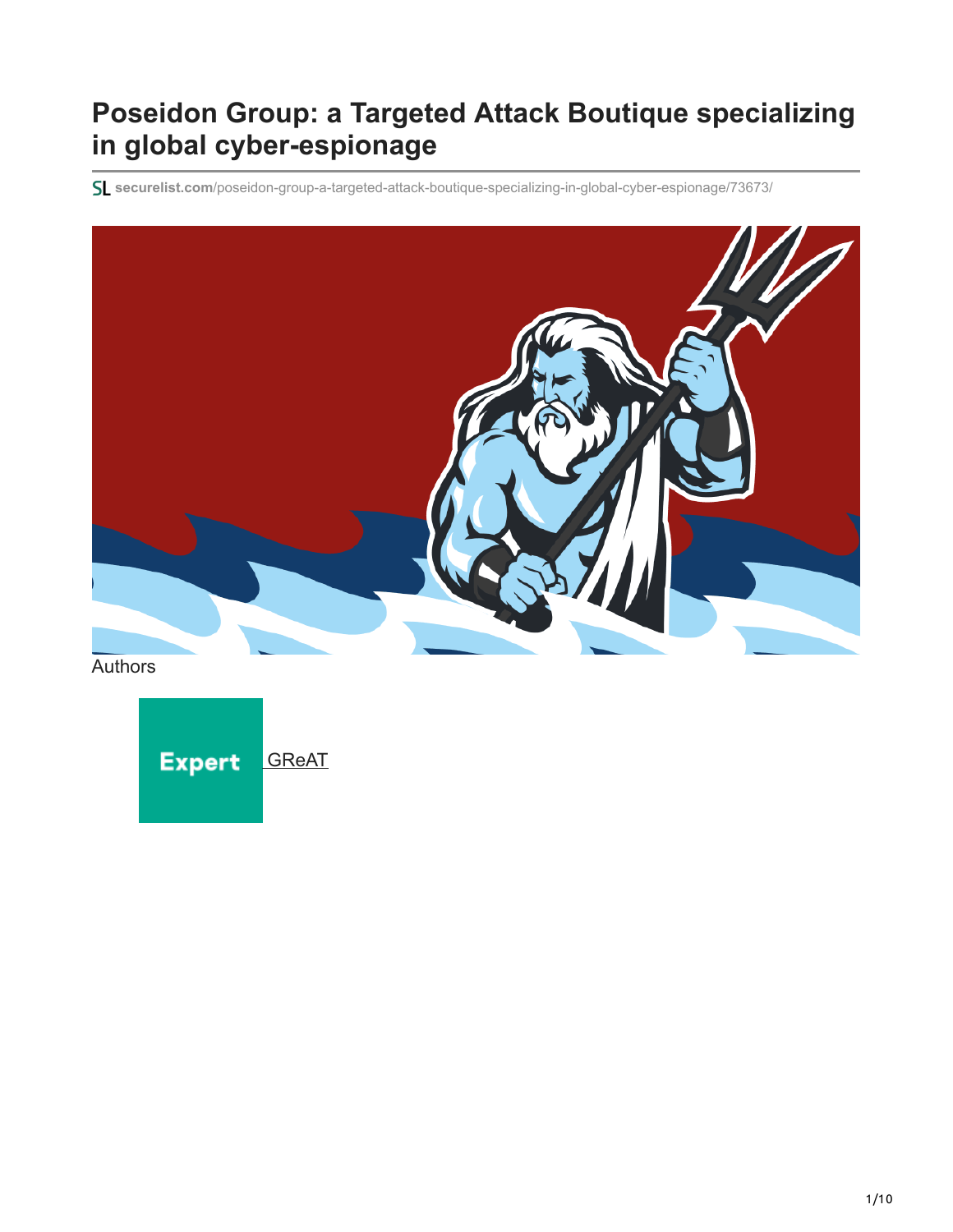

During the latter part of 2015, Kaspersky researchers from GReAT (Global Research and Analysis Team) got hold of the missing pieces of an intricate puzzle that points to the dawn of the first Portuguese-speaking targeted attack group, named "Poseidon." The group's campaigns appear to have been active since at least 2005, while the very first sample found points to 2001. This signals just how long ago the Poseidon threat actor was already working on its offensive framework.

Why has the Poseidon threat remained undetected for so many years? In reality, it has not. Most samples were detected promptly. However, Poseidon's practice of being a 'customtailored malware implants boutique' kept security researchers from connecting different campaigns under the umbrella of a single threat actor. This approach entails crafting campaigns components on-demand and sometimes fabricating entirely unique malicious artifacts.

1st Portuguese-speaking group #ThePoseidonAPT attacks companies globally #TheSAS2016

**[Tweet](https://twitter.com/share?url=https%3A%2F%2Fsecurelist.com%2Fposeidon-group-a-targeted-attack-boutique-specializing-in-global-cyber-espionage%2F73673%2F&text=1st+Portuguese-speaking+group+%23ThePoseidonAPT+attacks+companies+globally+%23TheSAS2016)** 

Our research team was able to put together the disparate pieces of this puzzle by diligently tracing the evolution of Poseidon's toolkit in pursuit of an overarching understanding of how the actor thinks and the specific practices involved in infecting and extorting its victims. With a set of tools developed for the sole purpose of information gathering and privilege escalation, the sophistication level of campaign highlights that, today, regional actors are not far behind better-known players in the global game of targeted attacks.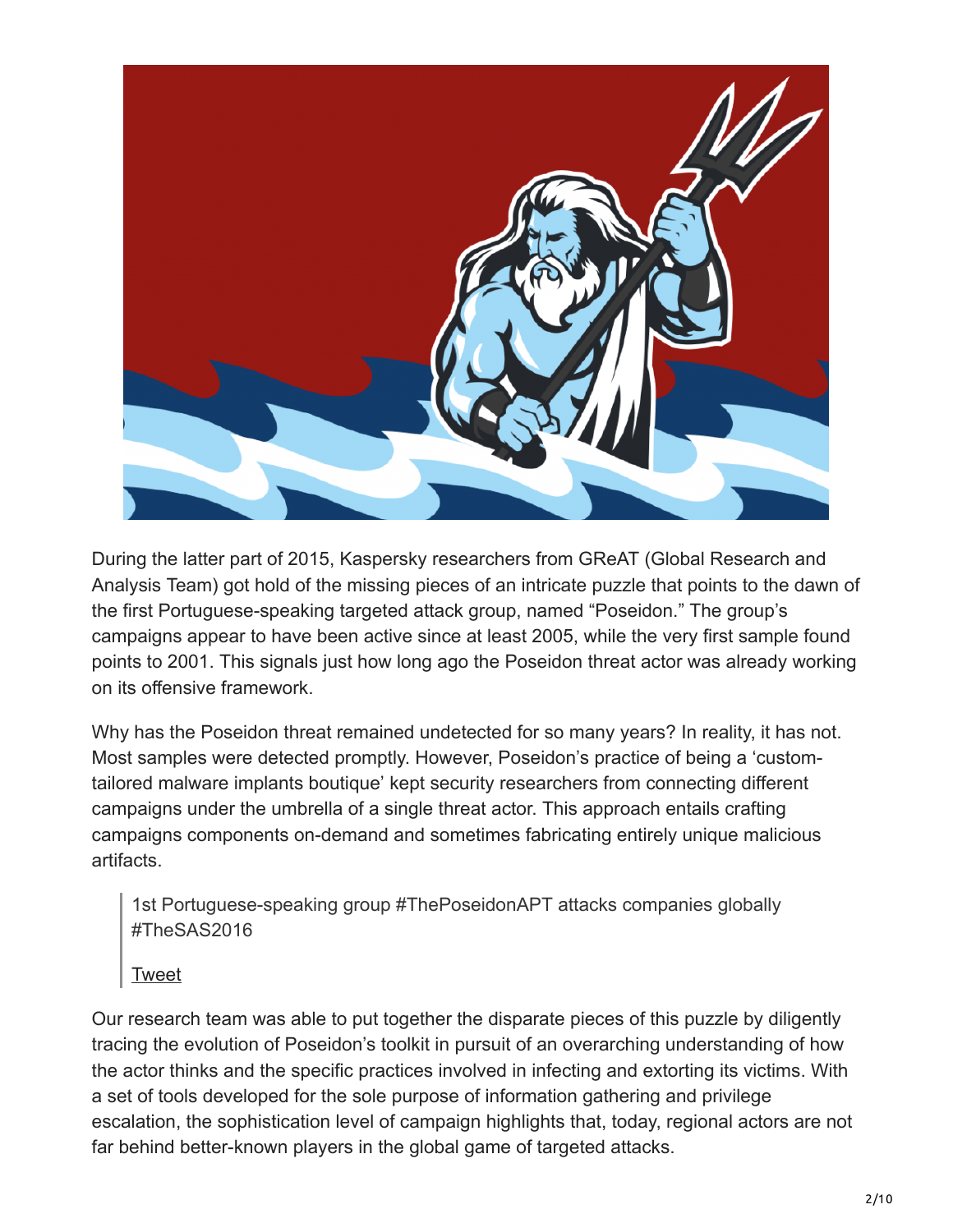Becoming familiar with the operations of the Poseidon Group meant patiently dismantling their modus operandi to unearth the custom-designed infection tools deployed to each of their selected targets. This process revealed a series of campaigns with highly-regionalized malware practices and geographically-skewed victim tasking, unsurprising in a region with a gradually-maturing cybercrime industry. The proper detection of each iteration of their evolving toolkit may have been enough to thwart specific efforts, but to truly understand the magnitude of Poseidon's combined operations required an archeological effort to match.



### **Frequently asked questions**

#### **What exactly is the Poseidon Group?**

The Poseidon Group is a long-running team operating on all domains: land, air, and sea. They are dedicated to running targeted attacks campaigns to aggressively collect information from company networks through the use of spear-phishing packaged with embedded, executable elements inside office documents and extensive lateral movement tools. The information exfiltrated is then leveraged by a company front to blackmail victim companies into contracting the Poseidon Group as a security firm. Even when contracted, the Poseidon Group may continue its infection or initiate another infection at a later time, persisting on the network to continue data collection beyond its contractual obligation. The Poseidon Group has been active, using custom code and evolving their toolkit since at least 2005. Their tools are consistently designed to function on English and Portuguese systems spanning the gamut of Windows OS, and their exfiltration methods include the use of hijacked satellite connections. Poseidon continues to be active at this time.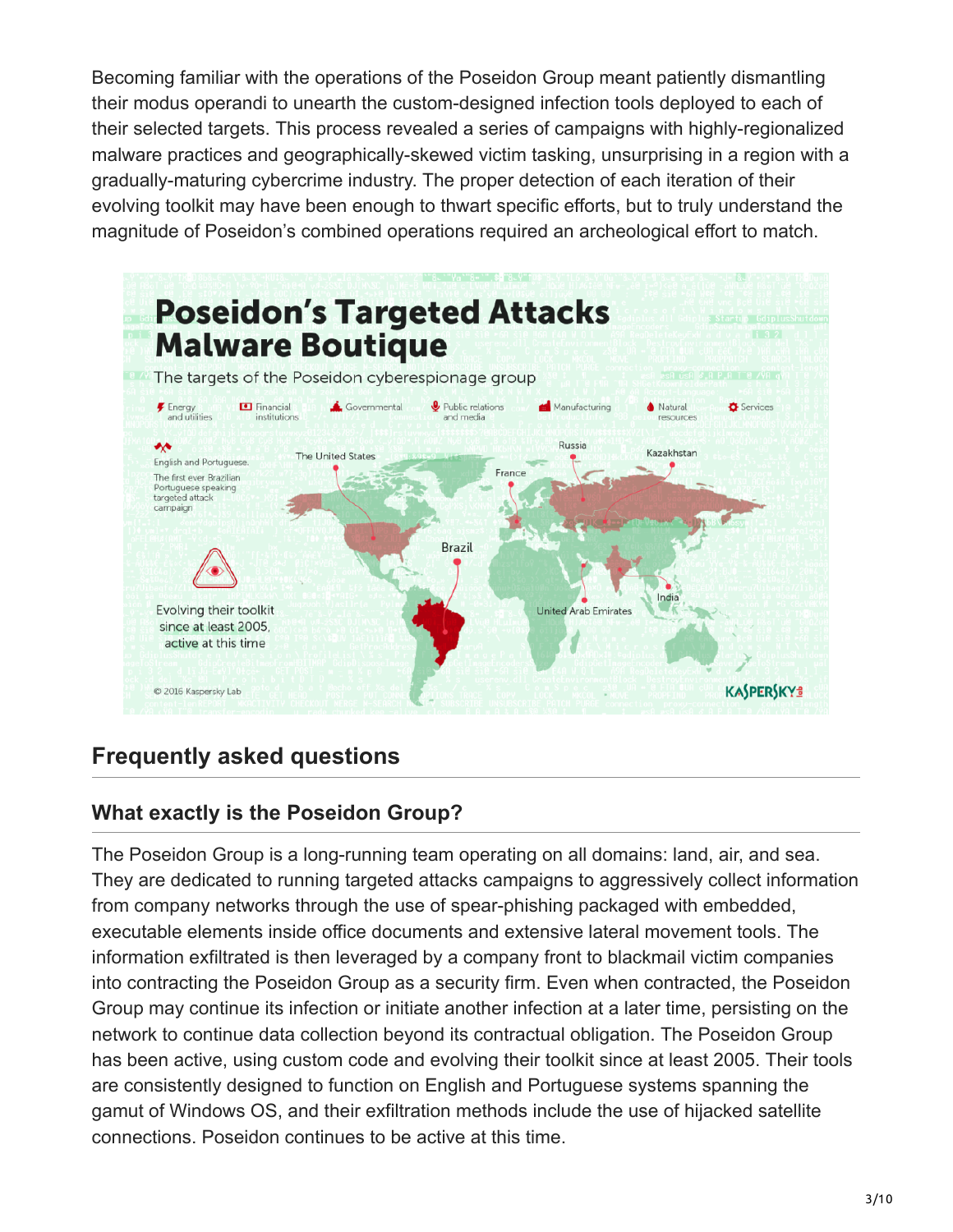#### **Why do you call it Poseidon's Targeted Attack Boutique?**

The presence of several text fragments found in the strings section of executable files belonging to the campaign reveal the actor's fondness for Greek mythology, especially regarding Poseidon, the God of the Seas (which also coincides with their later abuse of satellite communications meant to service ships at sea). The boutique element is reflected in their artisanally adaptive toolkit for lateral movement and data collection which appears to change from infection to infection to fit custom-tailored requirements for each of their prospective clients. The business cycle includes what is euphemistically referred to as 'financial forecasting' using stolen information, so we like to say that Poseidon's boutique not only deals in targeted attacks but also stolen treasures.

#### **How did you become aware of this threat? Who reported it?**

We noticed that several security companies and enthusiasts had unwittingly reported on fragments of Poseidon's campaigns over the years. However, nobody noticed that these fragments actually belonged to the same threat actor. Perhaps because many of these campaigns were designed to run on specific machines, using English and Portuguese languages, with diverse command and control servers located in different countries and soon discarded, signing malware with different certificates issued in the name of rogue companies, and so on. By carefully collecting all the evidence and then reconstructing the attacker's timeline, we found that it was actually a single group operating since at least 2005, and possible earlier, and still active on the market.

With this understanding, GReAT researchers were able to recognize similarities in obfuscation and development traits leading back to widely-reported but little understood variants on a sample in 2015, which searched for prominent leaders and secret documents involving them.

#### **When did you discover this targeted attack?**

The very first samples from this campaign were detected by Kaspersky Lab back in the early 2000s. However, as noted previously, it is a very complex task to correlate indicators and evidence in order to put together all the pieces of this intricate puzzle. By the middle of 2015 it was possible to identify that throughout this period of time it's been the same threat actor, which we call Poseidon Group.

#### **Who are the victims? / What can you say about the targets of the attacks?**

The targets are companies in energy and utilities, telecommunications, public relations, media, financial institutions, governmental institutions, services in general and manufacturing. The geographical spread of victims is heavily-skewed towards Brazil, the United States, France, Kazakhstan, United Arab Emirates, India and Russia. Many of the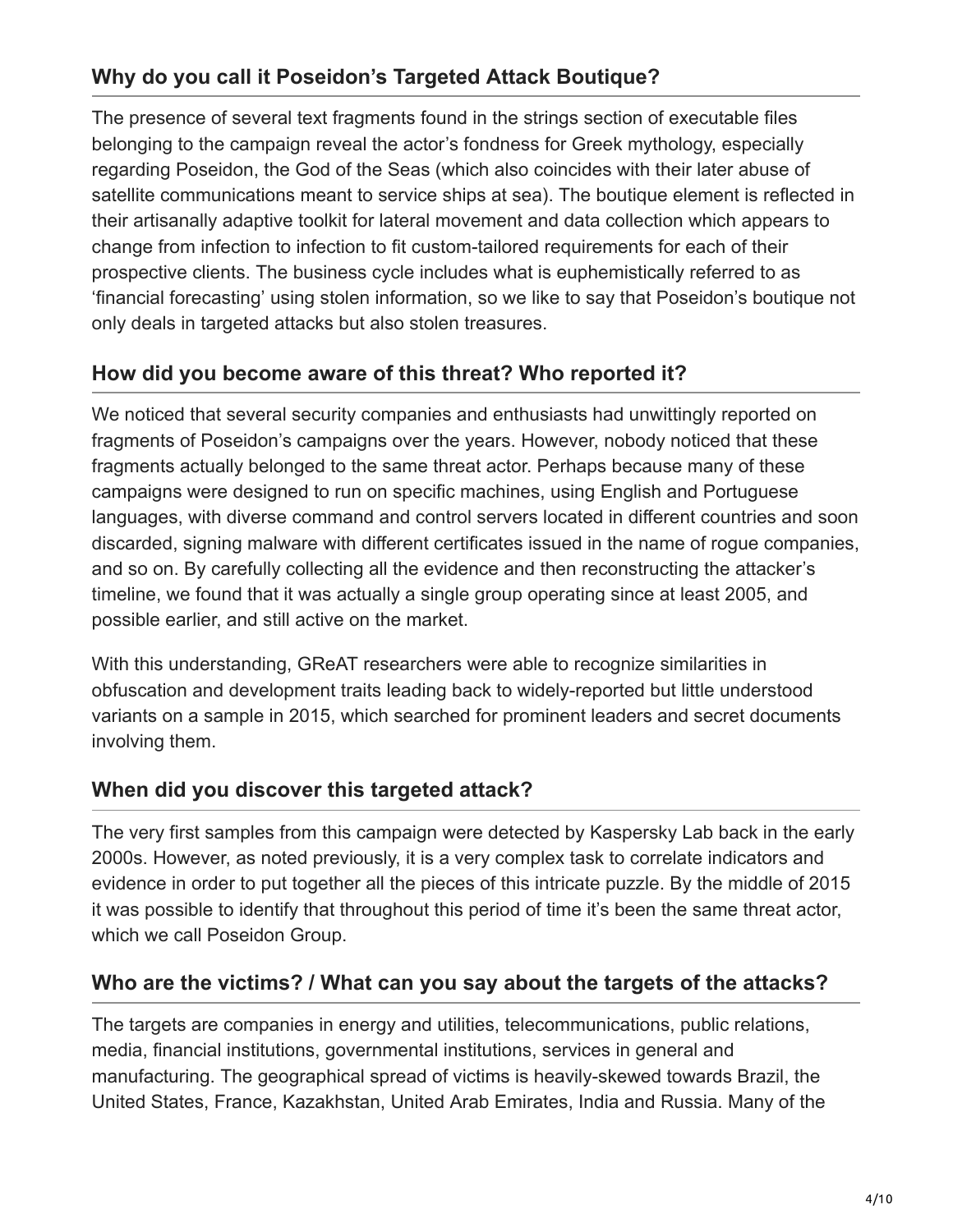victims have joint ventures or partner operations in Brazil. The importance of the victims is not measured in numbers since each of these victims is a large-scale (often multinational) enterprise.

#### **What exactly is being stolen from the target machines?**

One of the characteristics of the group behind Poseidon is an active exploration of domainbased networks. Such network topology is typical for companies and enterprises.

The highest value asset for these companies is proprietary information, technologies, and business-sensitive information that represents significant value in relation to investments and stock valuations. The Poseidon Group actively targets this sort of corporate environment for the theft of intellectual property and commercial information, occasionally focusing on personal information on executives.

#### **How does Poseidon's APT Boutique infect computers?**

The main infection vector for Poseidon is the use of spear-phishing emails including RTF/DOC files, usually with a human resources lure. The executables are also often digitally signed and occasionally hidden in alternate data streams to fool security solutions. Poseidon's toolkit displays an awareness of many antivirus providers over the years, attempting to attack or spoof these processes as a means of self-defense for their infections. Once the infection happens, it reports to the command and control servers before beginning a complex lateral movement phase. This phase will often leverage a specialized tool that automatically collects a wide array of information including credentials, group management policies, and even system logs to better hone further attacks and assure execution of their malware. This way the attackers actually know what applications and commands they can use without raising an alert to the network administrator during lateral movement and exfiltration.

#### **What does the Poseidon Group do? What happens after a target machine is infected?**

Once the target's machine is compromised, the attacker first enumerates all processes running in the system and all services. Then the attacker looks for all administrator accounts on both the local machine and the network. This technique allows them to map network resources and make lateral movements inside the network, landing in the perfect machine to match the attacker's interest. This reflects the Poseidon Group's familiarity with Windows network administration. In many cases, their ultimate interest is the Domain Controller.

Additionally malware reports itself to its hardcoded command and control servers and established a backdoor connection, so the attacker may have a permanent remote connection.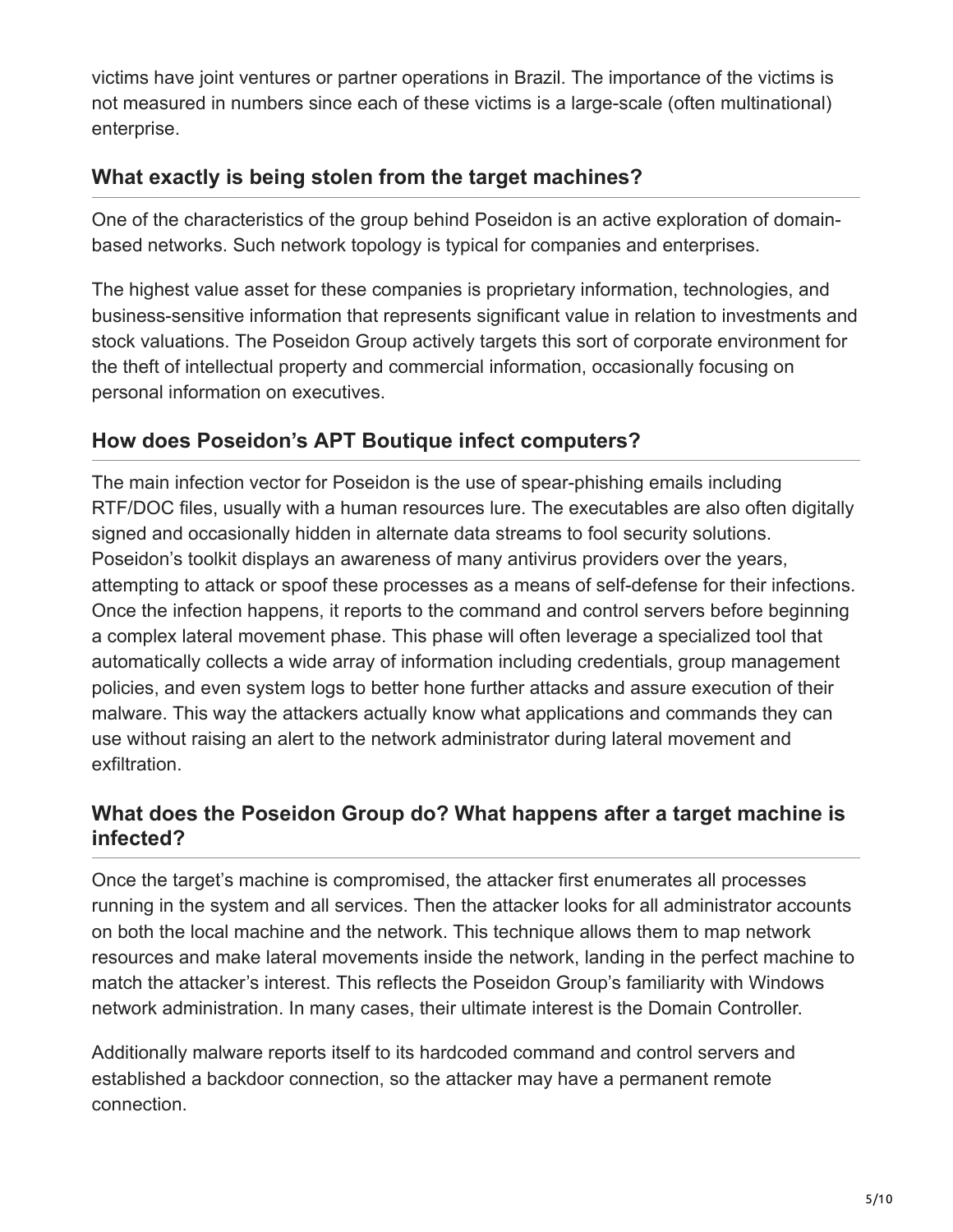#### **What are the malicious tools used by the Poseidon Group? What are their functions?**

Poseidon utilizes a variety of tools. Their main infection tool has been steadily evolving since 2005, with code remnants remaining the same to this day, while others have been altered to fit the requirements of new operating systems and specific campaigns. A noteworthy addition to the Poseidon toolkit is the IGT supertool (Information Gathering toolkit), a bulking 15 megabyte executable that orchestrates a series of different information collections steps, exfiltration, and the cleanup of components. This tool appears to be designed to operate on high-value corporate systems like Domain Controllers or IIS servers that act as repositories of valuable information, particularly for lateral movement. The Information Gathering Tool (IGT) tool is coded in Delphi and includes powershell and SQL components across a dozen different drops. This tool contains several other executable files made in different programming languages ranging from Visual Basic 6 to C#, each one performing a very clear task devised by the group when trying to obtain more information from an objective. The main purpose of the IGT tool is to make an inventory of the system, saving information from the network interfaces and addresses, credentials belonging to the Domain and database server, services being run from the OS and everything that could help the Poseidon Group make its attack more customized to its victim.

#### **Are the attackers using any zero-day vulnerabilities?**

No zero-day vulnerabilities have been found in the analysis of the samples obtained regarding this campaign. Poseidon's conventional means of deceiving users with executable files posing inside Word and RTF document files, and actual poisoned documents with malicious macro-scripts has been the sole method used for compromising their desired targets. As we have seen in other targeted campaigns, social engineering and carefully crafted spear-phishing attacks play a crucial role in the effectiveness of getting a foothold in the desired system.

#### **Is this a Windows-only threat? Which versions of Windows are targeted?**

Poseidon is particularly focused on the Microsoft Windows operating system family, specifically customizing the infection method for each one so as to gather different information and hide its presence after the initial infection. Other products usually found in corporate environments, such as an SQL server, are being used for lateral movement and credential harvesting using a customized toolset designed by the crafty Poseidon Group. Because of Poseidon's longevity, there are samples targeting Windows systems as early as Windows NT 4.0 Server and Windows 95 Workstation up to current versions like Windows 8.1, as well as server variants (very important to them, given the emphasis on reaching Domain Controllers in corporate environments.)

#### **How is this different from any other targeted attack?**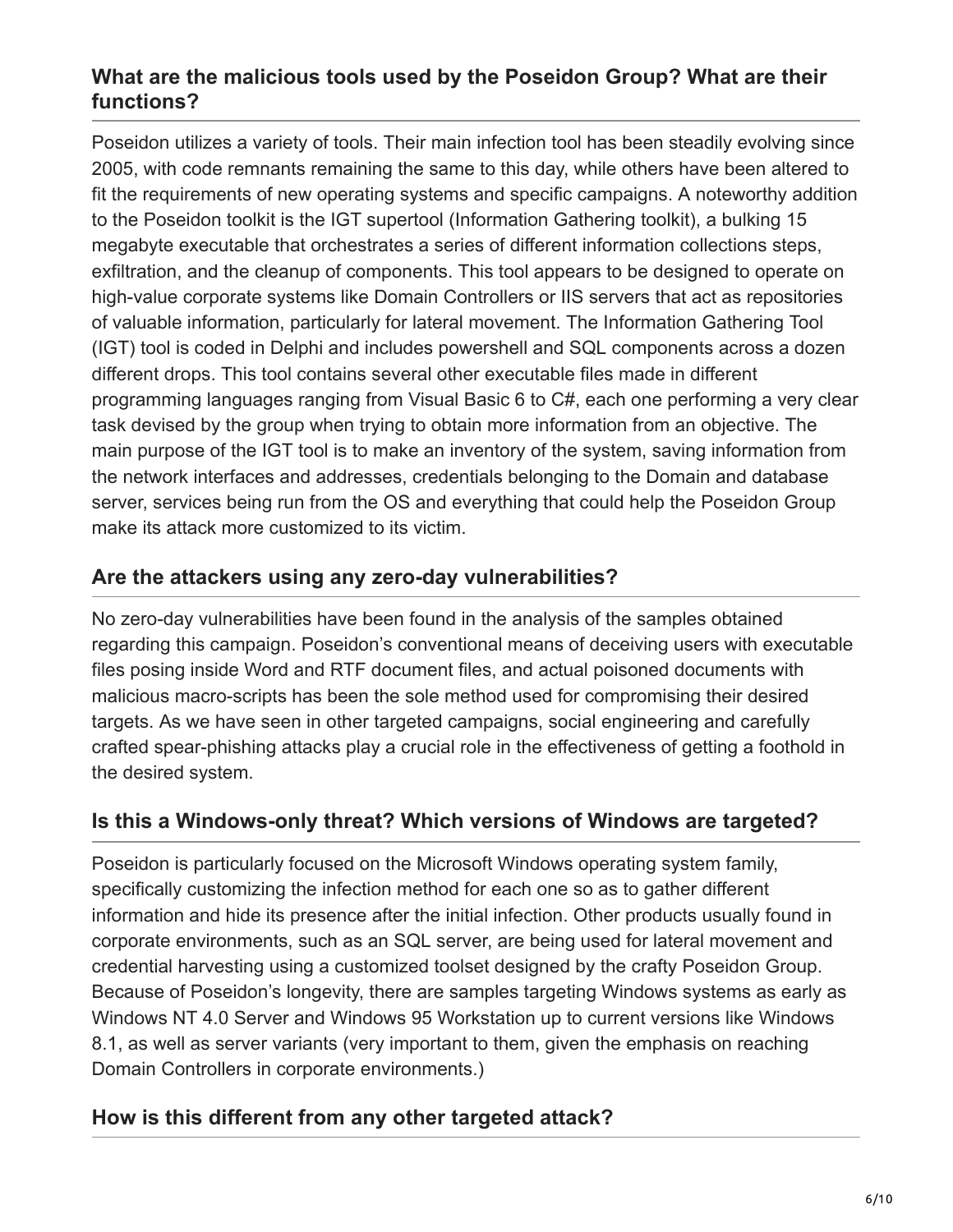The extortion elements of this campaign are what set it apart from others. The exfiltration of sensitive data is done in order to coerce the victim into a business relationship under the threat of exchanging this information with competitors or leveraging it as part of the company's offering of 'investment forecasting'. Additionally this is the first ever publicly known Portuguese-speaking targeted attacks campaign.

#### **Are there multiple variants of the Poseidon Group's malware? Are there any major differences in the variants?**

Poseidon has maintained a consistently evolving toolkit since the mid-2000s. The malware has not avoided detection but instead been so inconspicuous as to not arouse much suspicion due to the fact that this malware only represents the initial phase of the attack. An altogether different component is leveraged once Poseidon reaches an important machine like an enterprise's Domain Controller. This is where the main collection takes place by use of the IGT (Information Gathering Tool) toolkit.

#### **Is the command and control server used by the Poseidon Group still active? Have you been able to sinkhole any of the command and controls?**

Poseidon Group has interesting practices when it comes to its use of command and control servers, including redundancies and quickly discarding command and control (C&Cs) servers after specific campaigns. This has actually allowed us to sinkhole several domains. A few of these still had active infections attempting to report to the C&Cs. This adds an interesting dimension to the story. As part of Kaspersky Lab's commitment to securing cyberspace for everyone, we reached out and notified identifiable victims, regardless of their security solution and provided them with indicators of compromise (IOCs) to help root out the active infection. In the process, we were able to confirm the previously described operating procedures for the Poseidon Group.

#### **Is this a state-sponsored attack? Who is responsible?**

We do not believe this to be a state-sponsored attack but rather a commercial threat player. Collaboration with information-sharing partners and victim institutions allowed us to become aware of the more complicated business cycle involved in this story, greatly adding to our research interest in tracking these campaigns. The malware is designed to function specifically on English and Portuguese-language systems. This is the first ever Portuguesespeaking targeted attack campaign.

#### **How long have the attackers been active?**

The attackers have been active for more than ten years. The main distribution of samples goes back to 2005 with possible earlier outliers.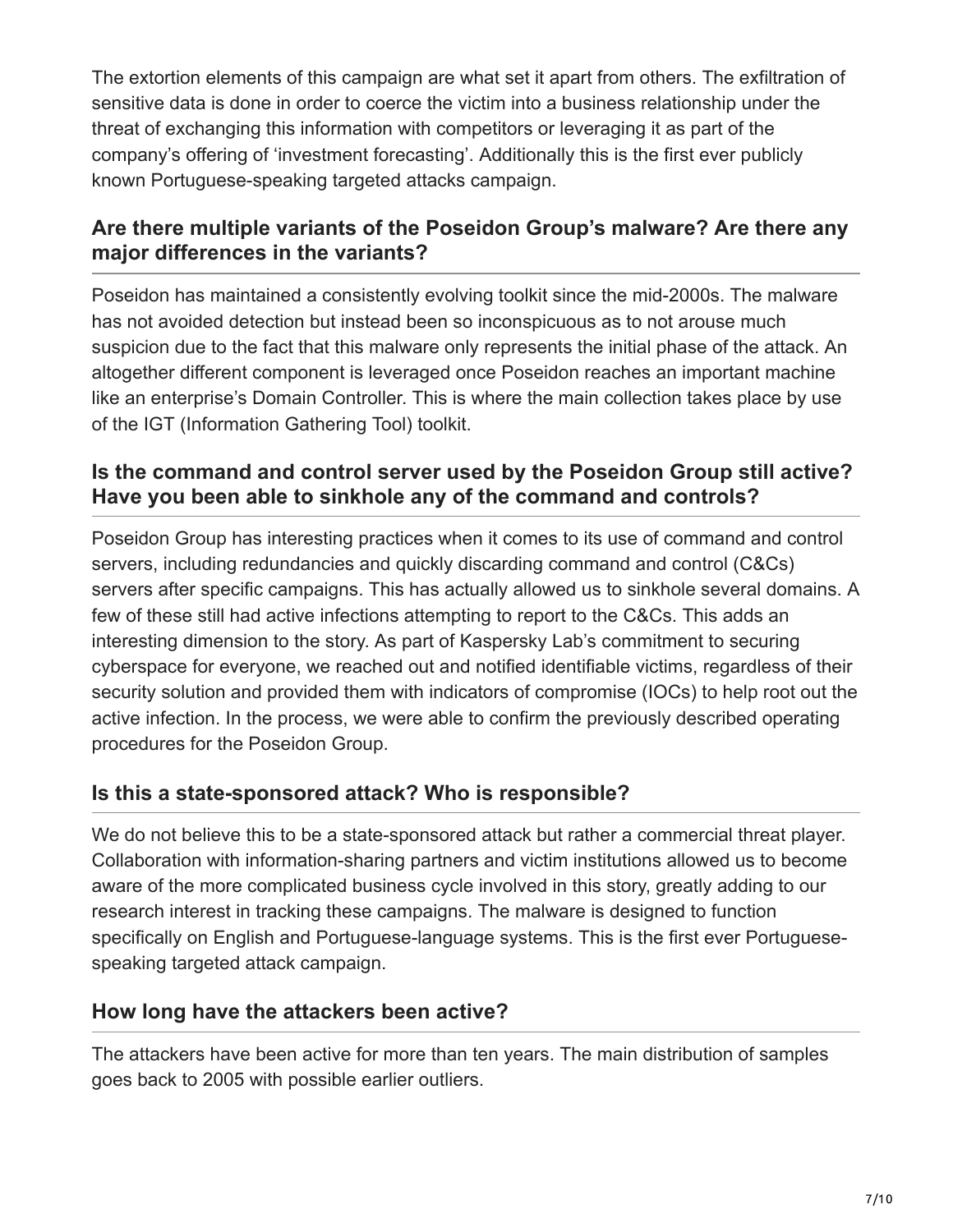

Operating systems such as Windows 95 for desktop computers and Windows NT for server editions were not uncommon at the time and Poseidon's team has evolved gradually into targeting the latest flagship editions of Microsoft's operating systems. Recent samples show interest in Windows 2012 Server and Windows 8.1.

#### **Did the attackers use any interesting/advanced technologies?**

During a particular campaign, conventional Poseidon samples were directed to IPs resolving to satellite uplinks. The networks abused were designed for internet communications with ships at sea which span a greater geographical area at nearly global scale, while providing nearly no security for their downlinks.

The malware authors also possess an interesting understanding of execution policies which they leverage to manipulate their victim systems. They combine reconnaissance of GPO (Group Policy Object management for execution) with digitally-signed malware to avoid detection or blocking during their infection phases. These digital certificates are often issued in the name of rogue and legitimate companies to avoid arousing suspicion from researchers and incident responders.

#### **Does Kaspersky Lab detect all variants of this malware?**

Yes, all samples are detected by signatures and also heuristics. With a fully updated Kaspersky Lab anti-malware solution, all customers are protected now. Kaspersky Lab products detect the malware used by Poseidon Group with the following detection names:

Backdoor.Win32.Nhopro HEUR:Backdoor.Win32.Nhopro.gen HEUR:Hacktool.Win32.Nhopro.gen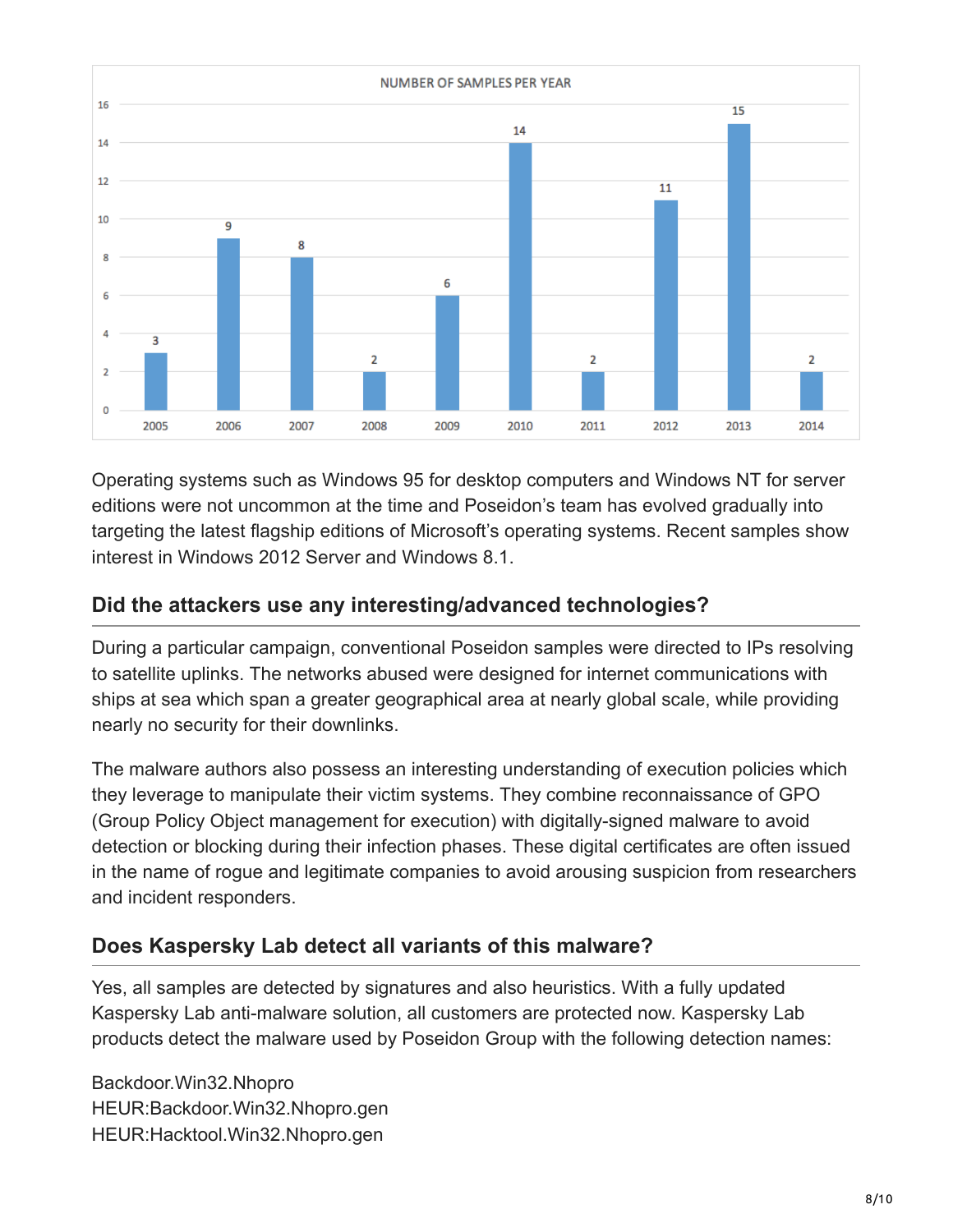#### **How many victims have you found?**

At least 35 victim companies have been identified with primary targets including financial and government institutions, telecommunications, manufacturing, energy and other service utility companies, as well as media and public relations firms.

The archaeological effort of understanding such a long-standing group can severely complicate victim identification. We see traces of upwards of a few tens of companies targeted. The exact number of the victims may actually vary. Since it is a very long term group, some victims may be impossible to identify now.

At this time, we are reaching out to victims of active infections to offer remediation assistance, IOCs, and our full intelligence report to help them counteract this threat. Any victims or potential targets concerned about this threat should please contact us at [intelreports@kaspersky.com.](http://10.10.0.46/mailto:///intelreports@kaspersky.com)

#### **Who is behind these attacks?**

We do not speculate on attribution. Language code used to compile implants, as well as the language used to describe certain commands used by the group, actually corresponds to Portuguese from Brazil. The inclusion of Portuguese language strings and preference for Portuguese systems is prominent throughout the samples.

The tasking of Poseidon's campaigns appears to be heavily focused on espionage for commercial interests. Speculating further would be unsubstantiated.

#### **Reference samples hashes:**

2ce818518ca5fd03cbacb26173aa60ce f3499a9d9ce3de5dc10de3d7831d0938 0a870c900e6db25a0e0a65b8545656d4 2fd8bb121a048e7c9e29040f9a9a6eee 4cc1b23daaaac6bf94f99f309854ea10 2c4aeacd3f7b587c599c2c4b5c1475da f821eb4be9840feaf77983eb7d55e5f6 2ce818518ca5fd03cbacb26173aa60ce

#### **Command and control servers:**

akamaihub[.]com – SINKHOLED by Kaspersky Lab igdata[.]net – SINKHOLED by Kaspersky Lab mozillacdn[.]com – SINKHOLED by Kaspersky Lab msupdatecdn[.]com – SINKHOLED by Kaspersky Lab sslverification[.]net - SINKHOLED by Kaspersky Lab